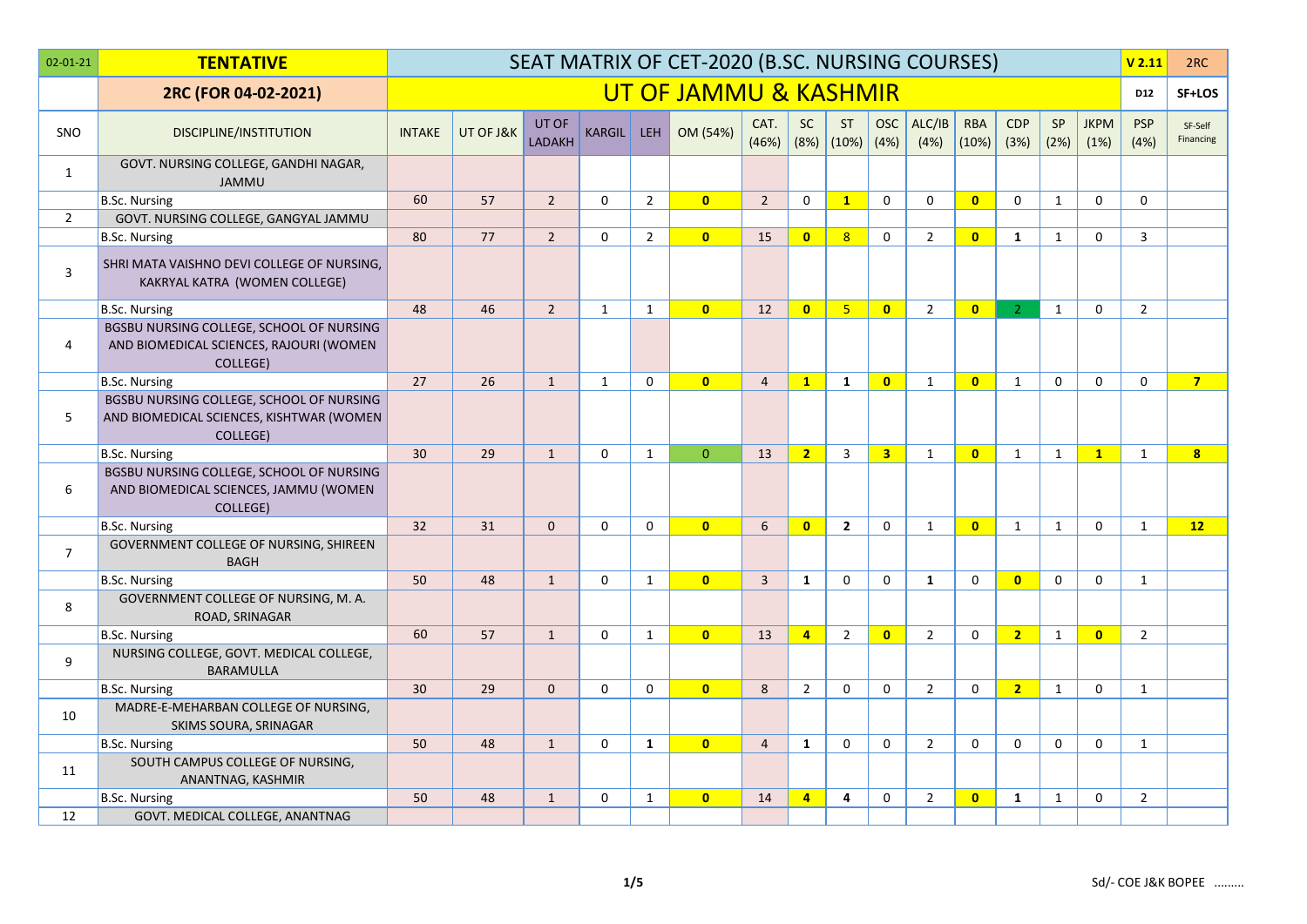|                | B.Sc. Nursing                                                                   | 30   | 29   | $\mathbf{1}$ | $\Omega$       | $\mathbf{1}$ | $\mathbf 0$    | 6           | $\mathbf{1}$   | $\mathbf{1}$   | $\Omega$       | $\mathbf{1}$   | $\mathbf{0}$   | $\Omega$     | $\mathbf{1}$ | $\mathbf 0$             | $\overline{2}$ |                         |
|----------------|---------------------------------------------------------------------------------|------|------|--------------|----------------|--------------|----------------|-------------|----------------|----------------|----------------|----------------|----------------|--------------|--------------|-------------------------|----------------|-------------------------|
| 13             | SYED MANTAUQUI COLLEGE OF NURSING,                                              |      |      |              |                |              |                |             |                |                |                |                |                |              |              |                         |                |                         |
|                | AWANTIPORA, PULWAMA, KASHMIR                                                    |      |      |              |                |              |                |             |                |                |                |                |                |              |              |                         |                |                         |
|                | <b>B.Sc. Nursing</b>                                                            | 30   | 29   | $\mathbf{1}$ | $\mathbf 0$    | $\mathbf{1}$ | $\overline{0}$ | 9           | $\overline{2}$ | $\overline{3}$ | $\mathbf 0$    | $\mathbf{1}$   | $\overline{0}$ | $\mathbf{1}$ | $\mathbf{1}$ | $\mathbf 0$             | $\mathbf{1}$   | $\overline{0}$          |
| 14             | ALAMDAAR COLLEGE OF NURSING AND MEDICAL<br>TECHNOLOGY, CHARI-E-SHARIEF          |      |      |              |                |              |                |             |                |                |                |                |                |              |              |                         |                |                         |
|                | B.Sc. Nursing                                                                   | 30   | 29   | $\mathbf{1}$ | $\mathbf{1}$   | $\mathbf 0$  | $\overline{0}$ | 8           | $\overline{2}$ | $\overline{3}$ | $\mathbf{0}$   | $\mathbf{1}$   | $\mathbf{0}$   | $\mathbf{1}$ | $\mathbf 0$  | $\overline{\mathbf{0}}$ | 1              | $\overline{\mathbf{0}}$ |
|                | <b>J&amp;K TOTAL (GOVT.)</b>                                                    | 607  | 583  | 15           | $\overline{3}$ | 12           | $\mathbf{0}$   | 117         | 20             | 33             | $\overline{3}$ | 19             | $\Omega$       | 13           | 10           | $\mathbf{1}$            | 18             | 27                      |
| $\mathbf{1}$   | RAJIV GANDHI COLLEGE OF NURSING, CHAK<br>BHALWAL, JAMMU                         |      |      |              |                |              |                |             |                |                |                |                |                |              |              |                         |                |                         |
|                | <b>B.Sc. Nursing</b>                                                            | 80   | 80   | $\mathbf{0}$ | $\mathbf 0$    | $\mathbf 0$  | 16             | $\mathbf 0$ | $\mathbf 0$    | $\mathbf 0$    | $\mathbf 0$    | 0              | $\mathbf 0$    | 0            | $\mathbf 0$  | $\mathbf 0$             | $\mathbf 0$    |                         |
| $\overline{2}$ | BEE ENN COLLEGE OF NURSING, CHAK BHALWAL,<br><b>JAMMU</b>                       |      |      |              |                |              |                |             |                |                |                |                |                |              |              |                         |                |                         |
|                | <b>B.Sc. Nursing</b>                                                            | 80   | 80   | $\mathbf{0}$ | $\mathbf 0$    | $\mathbf 0$  | 8 <sup>1</sup> | $\mathbf 0$ | $\mathbf 0$    | $\mathbf 0$    | $\mathbf 0$    | 0              | $\Omega$       | 0            | $\mathbf 0$  | $\mathbf 0$             | $\mathbf 0$    |                         |
| $\overline{3}$ | STEPHEN COLLEGE OF NURSING, MIRAN SAHIB,<br><b>JAMMU</b>                        |      |      |              |                |              |                |             |                |                |                |                |                |              |              |                         |                |                         |
|                | <b>B.Sc. Nursing</b>                                                            | 80   | 80   | $\mathsf{O}$ | $\mathbf 0$    | $\mathbf 0$  | 9 <sup>°</sup> | $\mathbf 0$ | $\mathbf 0$    | $\mathbf 0$    | $\mathbf 0$    | 0              | $\mathbf 0$    | 0            | $\mathbf 0$  | $\mathbf 0$             | $\mathbf 0$    |                         |
| $\overline{4}$ | BIBI HALIMA COLLEGE OF NURSING & MEDICAL<br><b>TECHNOLOGY, SRINAGAR</b>         |      |      |              |                |              |                |             |                |                |                |                |                |              |              |                         |                |                         |
|                | <b>B.Sc. Nursing</b>                                                            | 55   | 55   | $\mathbf{0}$ | $\mathbf 0$    | $\mathbf 0$  | $\mathbf{0}$   | $\mathbf 0$ | $\mathbf 0$    | $\mathbf 0$    | $\mathbf 0$    | $\mathbf 0$    | $\mathbf 0$    | $\mathbf 0$  | 0            | $\mathbf 0$             | $\mathbf 0$    | $\mathbf 0$             |
| 5              | ARSH INSTITUTE OF HEALTH SCIENCES &<br>TECHNOLOGY, KHANMOH, SRINAGAR            |      |      |              |                |              |                |             |                |                |                |                |                |              |              |                         |                |                         |
|                | <b>B.Sc. Nursing</b>                                                            | 30   | 30   | $\mathbf 0$  | $\mathbf 0$    | $\mathbf 0$  | $\overline{0}$ | $\mathbf 0$ | $\mathbf 0$    | $\mathbf 0$    | $\mathbf 0$    | 0              | $\Omega$       | 0            | $\mathbf 0$  | $\mathbf 0$             | $\mathbf 0$    | $\mathbf 0$             |
| 6              | S.E.M. COLLEGE OF NURSING & PARA-MEDICAL<br>SCIENCES, HUMHAMA, BUDGAM, SRINAGAR |      |      |              |                |              |                |             |                |                |                |                |                |              |              |                         |                |                         |
|                | B.Sc. Nursing                                                                   | 30   | 30   | $\mathbf{0}$ | $\Omega$       | $\mathbf 0$  | $\overline{0}$ | $\Omega$    | $\Omega$       | $\Omega$       | $\Omega$       | $\Omega$       | $\Omega$       | $\Omega$     | $\mathbf 0$  | $\Omega$                | $\Omega$       | $\Omega$                |
| $\overline{7}$ | IBN-SINA COLLEGE OF NURSING & HEALTH<br>SCIENCES, OMPORA, BUDGAM, SRINAGAR      |      |      |              |                |              |                |             |                |                |                |                |                |              |              |                         |                |                         |
|                | B.Sc. Nursing                                                                   | 75   | 75   | $\mathbf{0}$ | $\mathbf 0$    | $\mathbf 0$  | $\overline{0}$ | $\mathbf 0$ | $\mathbf 0$    | 0              | $\Omega$       | $\mathbf 0$    | $\Omega$       | 0            | $\mathbf 0$  | 0                       | $\mathbf{0}$   | 0                       |
| 8              | RAMZAN INSTITUTE OF PARA-MEDICAL SCIENCES,<br>GULSHAN NAGAR, BY PASS, SRINAGAR  |      |      |              |                |              |                |             |                |                |                |                |                |              |              |                         |                |                         |
|                | <b>B.Sc. Nursing</b>                                                            | 30   | 30   | $\mathbf 0$  | $\mathbf 0$    | $\mathbf 0$  | $\bullet$      | $\mathbf 0$ | $\mathbf 0$    | $\mathbf 0$    | $\mathbf 0$    | $\mathbf 0$    | $\mathbf 0$    | $\mathbf 0$  | $\mathbf 0$  | $\mathbf 0$             | $\mathbf 0$    | $\mathbf 0$             |
| 9              | DATA RANPAT DEV COLLEGE, KATHUA                                                 |      |      |              |                |              |                |             |                |                |                |                |                |              |              |                         |                |                         |
|                | <b>B.Sc. Nursing</b>                                                            | 70   | 70   | $\mathbf{0}$ | $\mathbf 0$    | $\mathbf 0$  | 66             | $\mathbf 0$ | $\mathbf 0$    | 0              | $\mathbf 0$    | 0              | $\mathbf 0$    | 0            | $\mathbf 0$  | $\mathbf 0$             | $\mathbf 0$    |                         |
| 10             | HANEFA NURSING COLLGE, SOPORE                                                   |      |      |              |                |              |                |             |                |                |                |                |                |              |              |                         |                |                         |
|                | B.Sc. Nursing                                                                   | 40   | 40   | $\mathbf{0}$ | $\mathbf 0$    | $\mathbf 0$  | $\mathbf{0}$   | $\Omega$    | $\mathbf 0$    | $\mathbf 0$    | $\mathbf{0}$   | 0              | $\mathbf{0}$   | $\mathbf{0}$ | $\mathbf 0$  | $\mathbf 0$             | $\Omega$       |                         |
|                | <b>J&amp;K TOTAL (PVT.)</b>                                                     | 570  | 570  | $\mathbf{0}$ | $\Omega$       | $\mathbf{0}$ | 99             | $\Omega$    | $\mathbf{0}$   | $\Omega$       | $\Omega$       | $\overline{0}$ | $\Omega$       | $\Omega$     | $\mathbf{0}$ | $\mathbf 0$             | $\mathbf{0}$   | $\mathbf{0}$            |
|                | <b>J&amp;K TOTAL (GOVT./PVT.)</b>                                               | 1177 | 1153 | 15           | $\overline{3}$ | 12           | 99             | 117         | 20             | 33             | $\overline{3}$ | 19             | $\Omega$       | 13           | 10           | $\mathbf{1}$            | 18             | 27                      |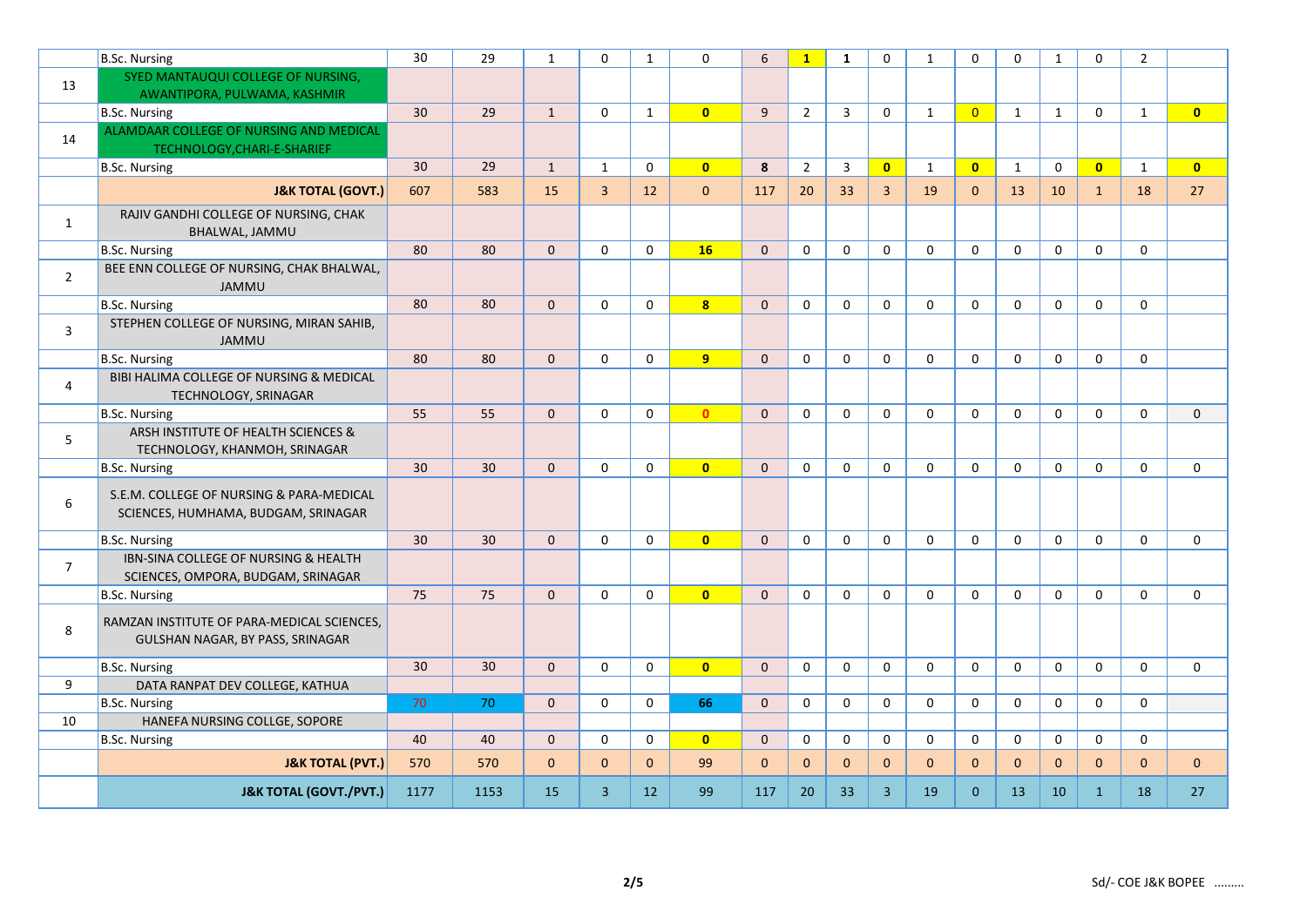| $02 - 01 - 21$ | <b>TENTATIVE</b>                          |               |           |                        |                |                         | SEAT MATRIX OF CET-2020 (B.SC. PARA-MEDICAL COURSES) |                |                |                             |                    |                |                     |                    |                |                     | V <sub>2.11</sub>  | 2RC          |
|----------------|-------------------------------------------|---------------|-----------|------------------------|----------------|-------------------------|------------------------------------------------------|----------------|----------------|-----------------------------|--------------------|----------------|---------------------|--------------------|----------------|---------------------|--------------------|--------------|
|                | 2RC (FOR 04-02-2021)                      |               |           |                        |                |                         | UT OF JAMMU & KASHMIR                                |                |                |                             |                    |                |                     |                    |                |                     | D12                | SF+LOS       |
| SNO            | DISCIPLINE/INSTITUTION                    | <b>INTAKE</b> | UT OF J&K | UT OF<br><b>LADAKH</b> | <b>KARGIL</b>  | <b>LEH</b>              | OM (54%)                                             | CAT.<br>(46%)  | <b>SC</b>      | <b>ST</b><br>$(8%)$ $(10%)$ | <b>OSC</b><br>(4%) | ALC/IB<br>(4%) | <b>RBA</b><br>(10%) | <b>CDP</b><br>(3%) | SP<br>(2%)     | <b>JKPM</b><br>(1%) | <b>PSP</b><br>(4%) | Mgt.         |
| 1              | GOVT. MEDICAL COLLEGE, JAMMU              |               |           |                        |                |                         |                                                      |                |                |                             |                    |                |                     |                    |                |                     |                    |              |
|                | <b>B.Sc. Medical Lab Technology</b>       | 20            | 19        | $\mathbf{1}$           | $\mathbf{1}$   | 0                       | $\mathbf{0}$                                         | $\overline{3}$ | 0              | $\mathbf{1}$                | 0                  | 0              | $\mathbf{0}$        | $\mathbf{1}$       | 0              | $\mathbf 0$         | $\mathbf{1}$       |              |
|                | <b>B.Sc. Operation Theatre Technology</b> | 20            | 19        | $\mathbf{1}$           | 0              | $\mathbf{1}$            | $\mathbf{0}$                                         | 6              | 0              | $\overline{2}$              | $\mathbf 0$        | $\mathbf{1}$   | $\mathbf 0$         | $\mathbf{1}$       | 0              | $\mathbf 0$         | $\overline{2}$     |              |
|                | <b>B.Sc. Renal Dialysis Technology</b>    | 20            | 19        | $\mathbf{1}$           | $\Omega$       | $\mathbf{1}$            | $\overline{0}$                                       | 6              | $\mathbf{1}$   | $\overline{2}$              | $\mathbf 0$        | $\mathbf{1}$   | $\overline{0}$      | $\mathbf{1}$       | $\mathbf 0$    | 0                   | $\mathbf{1}$       |              |
|                | <b>B.Sc. Radiography Technology</b>       | 10            | 10        | $\mathbf 0$            | 0              | 0                       | $\overline{0}$                                       | $\overline{2}$ | $\mathbf{1}$   | $\pmb{0}$                   | 0                  | 0              | $\mathbf{0}$        | $\mathsf 0$        | $\mathbf{1}$   | $\mathsf 0$         | 0                  |              |
|                | B.Sc. Anaesthesia Technology              | 10            | 10        | $\mathbf 0$            | $\mathbf 0$    | $\mathbf 0$             | $\bullet$                                            | $\overline{3}$ | $\mathbf{1}$   | $\mathbf{1}$                | $\mathbf 0$        | $\mathbf{1}$   | 0                   | $\mathbf 0$        | 0              | 0                   | 0                  |              |
|                | <b>B.Sc. Cardiac Care Technology</b>      | 10            | 9         | $\mathbf{1}$           | $\mathbf{1}$   | $\Omega$                | $\mathbf{0}$                                         | $\overline{3}$ | $\mathbf{1}$   | $\mathbf{1}$                | $\Omega$           | $\Omega$       | $\Omega$            | $\mathbf 0$        | $\mathbf{1}$   | 0                   | 0                  |              |
|                | <b>B.Sc. Respiratory Care Technology</b>  | 10            | 10        | 0                      | 0              | 0                       | $\mathbf{0}$                                         | $\overline{3}$ | $\mathbf{1}$   | $\mathbf{1}$                | 0                  | $\mathbf{1}$   | $\mathbf{0}$        | 0                  | $\mathbf 0$    | $\mathbf 0$         | 0                  |              |
|                | B.Sc. Neuro-Sciences Technology           | 10            | 9         | $\mathbf{1}$           | $\mathbf 0$    | $\mathbf{1}$            | $\overline{0}$                                       | $\overline{2}$ | $\mathbf 0$    | $\mathbf 1$                 | $\mathsf 0$        | 0              | $\mathbf{0}$        | $\mathsf 0$        | $\mathbf 0$    | 0                   | $\mathbf{1}$       |              |
|                | <b>TOTAL</b>                              | 110           | 105       | 5                      | $\overline{2}$ | 3                       | $\mathbf{0}$                                         | 28             | 5              | 9                           | $\mathbf 0$        | $\overline{4}$ | $\mathbf{0}$        | $\overline{3}$     | $\overline{2}$ | $\mathbf{0}$        | 5                  | $\mathbf{0}$ |
| $\overline{2}$ | GOVT. MEDICAL COLLEGE, KATHUA             |               |           |                        |                |                         |                                                      |                |                |                             |                    |                |                     |                    |                |                     |                    |              |
|                | <b>B.Sc. Medical Lab Technology</b>       | 20            | 19        | $\mathbf{1}$           | 1              | $\mathbf 0$             | $\bullet$                                            | 7              | $\overline{2}$ | $\overline{2}$              | 0                  | $\mathbf{1}$   | $\overline{0}$      | $\mathbf{1}$       | 0              | $\mathbf 0$         | 1                  |              |
|                | <b>B.Sc. Operation Theatre Technology</b> | 20            | 20        | $\mathbf 0$            | 0              | $\mathbf 0$             | $\mathbf{0}$                                         | 5              | $\overline{2}$ | $\overline{2}$              | $\mathbf 0$        | $\mathbf 0$    | $\mathbf{0}$        | $\mathbf 0$        | $\mathbf{1}$   | $\mathbf 0$         | 0                  |              |
|                | <b>B.Sc. Renal Dialysis Technology</b>    | 20            | 19        | $\mathbf{1}$           | $\Omega$       | $\mathbf{1}$            | $\mathbf{0}$                                         | $\overline{7}$ | 0              | $\overline{2}$              | $\mathbf{1}$       | $\mathbf{1}$   | $\mathbf{1}$        | $\mathbf{1}$       | 0              | 0                   | $\mathbf{1}$       |              |
|                | <b>TOTAL</b>                              | 60            | 58        | $\overline{2}$         | $\mathbf{1}$   | $\mathbf{1}$            | $\Omega$                                             | 19             | $\overline{4}$ | 6                           | $\mathbf{1}$       | $\overline{2}$ | $\mathbf{1}$        | $\overline{2}$     | $\mathbf{1}$   | $\Omega$            | $\overline{2}$     | $\Omega$     |
| 3              | GOVT. MEDICAL COLLEGE, RAJOURI            |               |           |                        |                |                         |                                                      |                |                |                             |                    |                |                     |                    |                |                     |                    |              |
|                | <b>B.Sc. Medical Lab Technology</b>       | 20            | 19        | $\mathbf{1}$           | $\mathbf{1}$   | $\mathbf 0$             | $\bullet$                                            | $\overline{7}$ | $\overline{2}$ | $\overline{2}$              | $\pmb{0}$          | $\mathbf{1}$   | $\mathbf{0}$        | $\mathbf{1}$       | 0              | 0                   | $\mathbf{1}$       |              |
|                | <b>B.Sc. Operation Theatre Technology</b> | 20            | 20        | $\mathbf{0}$           | $\Omega$       | 0                       | $\bullet$                                            | 5              | $\overline{2}$ | $2^{\circ}$                 | $\mathbf 0$        | 0              | $\mathbf{0}$        | $\mathbf 0$        | $\mathbf{1}$   | $\overline{0}$      | $\mathbf 0$        |              |
|                | <b>B.Sc. Renal Dialysis Technology</b>    | 20            | 19        | $\mathbf{1}$           | $\Omega$       | $\mathbf{1}$            | $\bullet$                                            | 6              | $\mathbf{1}$   | $\overline{2}$              | $\mathbf 0$        | $\mathbf{1}$   | $\mathbf{0}$        | $\mathbf{1}$       | $\mathbf 0$    | $\mathbf 0$         | $\mathbf{1}$       |              |
|                | <b>TOTAL</b>                              | 60            | 58        | $\overline{2}$         | $\mathbf{1}$   | $\mathbf{1}$            | $\mathbf 0$                                          | 18             | 5              | 6                           | $\mathbf 0$        | $2^{\circ}$    | $\mathbf{0}$        | $\overline{2}$     | $\mathbf{1}$   | $\mathbf{0}$        | $\overline{2}$     | $\mathbf{0}$ |
| 4              | GOVT. MEDICAL COLLEGE, DODA               |               |           |                        |                |                         |                                                      |                |                |                             |                    |                |                     |                    |                |                     |                    |              |
|                | <b>B.Sc. Medical Lab Technology</b>       | 20            | 19        | $\mathbf{1}$           | 1              | 0                       | $\mathbf{0}$                                         | 6              | $\mathbf{1}$   | $\overline{2}$              | 0                  | $\mathbf{1}$   | 0                   | $\mathbf{1}$       | 0              | 0                   | $\mathbf{1}$       |              |
|                | <b>B.Sc. Operation Theatre Technology</b> | 20            | 20        | $\mathbf 0$            | $\Omega$       | 0                       | $\overline{0}$                                       | 5              | $\overline{2}$ | $\overline{2}$              | $\overline{0}$     | $\mathbf 0$    | $\bullet$           | $\mathsf 0$        | $\mathbf 1$    | 0                   | 0                  |              |
|                | <b>B.Sc. Renal Dialysis Technology</b>    | 20            | 19        | $\mathbf{1}$           | 0              | $\mathbf{1}$            | $\bullet$                                            | $\overline{7}$ | $\mathbf{1}$   | $\overline{2}$              | 0                  | $\mathbf{1}$   | $\mathbf{1}$        | $\mathbf{1}$       | $\mathbf 0$    | 0                   | $\mathbf{1}$       |              |
|                | <b>TOTAL</b>                              | 60            | 58        | $\overline{2}$         | $\mathbf{1}$   | $\mathbf{1}$            | $\mathbf{0}$                                         | 18             | $\overline{4}$ | 6                           | $\Omega$           | $\overline{2}$ | $\mathbf{1}$        | $\overline{2}$     | $\mathbf{1}$   | $\mathbf{0}$        | $\overline{2}$     | $\mathbf{0}$ |
| 5              | GOVT. MEDICAL COLLEGE, SRINAGAR           |               |           |                        |                |                         |                                                      |                |                |                             |                    |                |                     |                    |                |                     |                    |              |
|                | <b>B.Sc. Medical Lab Technology</b>       | 20            | 19        | $\mathbf{1}$           | 1              | 0                       | $\mathbf{0}$                                         | 5              | $\overline{2}$ | 0                           | 0                  | $\mathbf{1}$   | 0                   | $\mathbf{1}$       | 0              | 0                   | $\mathbf{1}$       |              |
|                | <b>B.Sc. Operation Theatre Technology</b> | 20            | 19        | $\mathbf{1}$           | $\mathbf{1}$   | 0                       | $\overline{0}$                                       | $\overline{3}$ | $\overline{2}$ | $\mathbf 0$                 | $\mathbf 0$        | $\mathbf 0$    | $\mathbf 0$         | $\mathbf 0$        | $\mathbf 0$    | $\mathbf 0$         | $\mathbf{1}$       |              |
|                | <b>B.Sc. Renal Dialysis Technology</b>    | 20            | 19        | $\mathbf 0$            | $\Omega$       | $\overline{\mathbf{0}}$ | $\overline{0}$                                       | 5              | $\mathbf{1}$   | $\overline{2}$              | $\mathsf 0$        | $\mathbf{1}$   | $\mathbf 0$         | $\mathbf{1}$       | $\pmb{0}$      | 0                   | $\Omega$           |              |
|                | <b>B.Sc. Radiography Technology</b>       | 10            | 9         | $\mathbf 0$            | 0              | $\mathbf 0$             | $\bullet$                                            | $\overline{2}$ | $\mathbf{1}$   | 0                           | $\mathbf 0$        | 0              | $\mathbf 0$         | $\mathbf 0$        | 0              | $\mathsf{O}$        | $\mathbf{1}$       |              |
|                | B.Sc. Anaesthesia Technology              | 10            | 10        | $\mathbf 0$            | 0              | 0                       | $\bullet$                                            | $\overline{3}$ | $\mathbf{1}$   | $\mathbf{1}$                | $\mathbf 0$        | $\mathbf{1}$   | $\mathbf{0}$        | $\mathbf 0$        | $\mathbf 0$    | 0                   | 0                  |              |
|                | B.Sc. Cardiac Care Technology             | 10            | 9         | $\mathbf{1}$           | $\Omega$       | 1                       | $\mathbf{0}$                                         | $\overline{2}$ | $\mathbf{1}$   | $\mathbf{1}$                | $\Omega$           | $\Omega$       | $\Omega$            | $\mathbf 0$        | $\mathbf 0$    | $\mathbf 0$         | $\Omega$           |              |
|                | <b>B.Sc. Respiratory Care Technology</b>  | 10            | 10        | $\mathbf{0}$           | 0              | $\mathbf 0$             | $\mathbf{0}$                                         | $\overline{4}$ | $\mathbf{1}$   | $\mathbf{1}$                | 0                  | $\mathbf{1}$   | $\mathbf 0$         | $\mathbf 0$        | $\mathbf 0$    | 0                   | $\mathbf{1}$       |              |
|                | B.Sc. Neuro-Sciences Technology           | 10            | 9         | $\mathbf{1}$           | $\mathbf{1}$   | 0                       | $\pmb{0}$                                            | $\overline{2}$ | 0              | $\mathbf{1}$                | $\pmb{0}$          | 0              | $\mathbf 0$         | $\mathbf{1}$       | $\pmb{0}$      | $\mathsf 0$         | $\mathbf 0$        |              |
|                | <b>B.Sc. Radiotherapy</b>                 | 10            | 10        | $\Omega$               | $\Omega$       | 0                       | $\Omega$                                             | $\overline{4}$ | $\mathbf{1}$   | 1                           | $\Omega$           | $\Omega$       | $\overline{0}$      | $\mathbf{1}$       | $\mathbf{1}$   | $\mathbf 0$         | 0                  |              |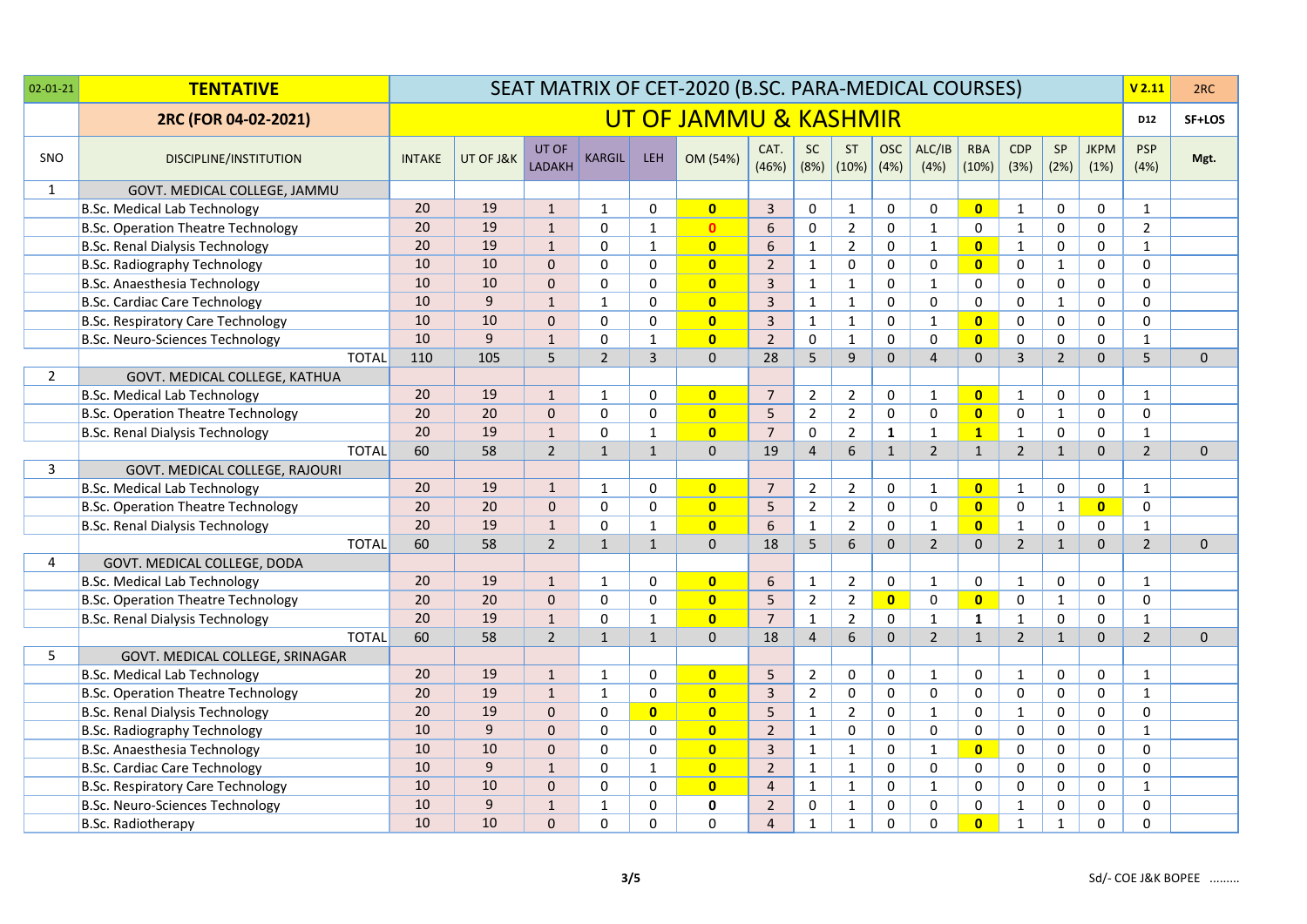|                | B.Sc. Physiotherapy                       | 20  | 19             | $\mathbf{1}$   | $\Omega$       | 1              | $\overline{0}$ | 6              | $\mathbf{1}$   | $\overline{2}$ | $\Omega$     | $\mathbf{1}$ | $\overline{0}$ | $\Omega$       | $\mathbf{1}$   | 0              | 1              |              |
|----------------|-------------------------------------------|-----|----------------|----------------|----------------|----------------|----------------|----------------|----------------|----------------|--------------|--------------|----------------|----------------|----------------|----------------|----------------|--------------|
|                | <b>TOTAL</b>                              | 140 | 133            | 5              | $\overline{3}$ | $\overline{2}$ | $\mathbf{0}$   | 36             | 11             | 9              | $\mathbf 0$  | 5            | $\Omega$       | $\overline{4}$ | $\overline{2}$ | $\mathbf{0}$   | 5              | $\mathbf 0$  |
| 6              | GOVT. MEDICAL COLLEGE, ANANTNAG           |     |                |                |                |                |                |                |                |                |              |              |                |                |                |                |                |              |
|                | <b>B.Sc. Medical Lab Technology</b>       | 20  | 19             | $\mathbf{1}$   | 1              | $\Omega$       | $\mathbf{0}$   | 6              | $\mathbf{1}$   | $\overline{2}$ | 0            | 1            | $\mathbf{0}$   | $\mathbf{1}$   | $\mathbf 0$    | 0              | $\mathbf{1}$   |              |
|                | <b>B.Sc. Operation Theatre Technology</b> | 20  | 20             | $\Omega$       | $\Omega$       | $\Omega$       | $\overline{0}$ | 6              | $\overline{2}$ | $\overline{2}$ | $\mathbf 0$  | 1            | $\mathbf{0}$   | $\mathbf 0$    | $\Omega$       | 0              | $\mathbf{1}$   |              |
|                | <b>B.Sc. Renal Dialysis Technology</b>    | 20  | 19             | $\mathbf{1}$   | 0              | $\mathbf{1}$   | $\mathbf{0}$   | 6              | $\mathbf{1}$   | $\overline{2}$ | $\mathbf 0$  | $\mathbf{1}$ | 0              | $\mathbf{1}$   | $\mathbf 0$    | 0              | $\mathbf{1}$   |              |
|                | <b>B.Sc. Radiography Technology</b>       | 10  | 10             | $\mathbf{0}$   | $\Omega$       | $\Omega$       | $\mathbf{0}$   | $\overline{2}$ | $\mathbf{1}$   | $\mathbf{1}$   | $\Omega$     | 0            | $\mathbf{0}$   | $\mathbf{0}$   | $\mathbf{0}$   | 0              | $\Omega$       |              |
|                | B.Sc. Anaesthesia Technology              | 10  | $\overline{9}$ | $\Omega$       | $\Omega$       | $\Omega$       | $\Omega$       | $\overline{2}$ | $\Omega$       | 1              | $\Omega$     | 0            | $\mathbf{0}$   | $\mathbf{0}$   | 1              | $\Omega$       | $\Omega$       |              |
|                | <b>TOTAL</b>                              | 80  | 77             | $\overline{2}$ | $\mathbf{1}$   | $\mathbf{1}$   | $\mathbf{0}$   | 22             | 5              | 8              | $\mathbf{0}$ | 3            | $\Omega$       | $\overline{2}$ | $\mathbf{1}$   | $\Omega$       | $\overline{3}$ | $\mathbf{0}$ |
| $\overline{7}$ | GOVT. MEDICAL COLLEGE, BARAMULLA          |     |                |                |                |                |                |                |                |                |              |              |                |                |                |                |                |              |
|                | <b>B.Sc. Medical Lab Technology</b>       | 20  | 19             | $\mathbf{1}$   | $\Omega$       | 1              | $\mathbf{0}$   | 6              | $\mathbf{1}$   | $\overline{2}$ | 0            | 1            | $\mathbf{0}$   | $\mathbf{1}$   | 0              | 0              | $\mathbf{1}$   |              |
|                | <b>B.Sc. Operation Theatre Technology</b> | 20  | 20             | $\mathbf{0}$   | $\Omega$       | $\Omega$       | $\mathbf{0}$   | 6              | $\overline{2}$ | $\overline{2}$ | 0            | 1            | $\mathbf{0}$   | $\mathbf{0}$   | $\mathbf 0$    | 0              | $\mathbf{1}$   |              |
|                | <b>B.Sc. Renal Dialysis Technology</b>    | 20  | 19             | $\mathbf{1}$   | 1              | 0              | $\mathbf{0}$   | 6              | $\mathbf{1}$   | $\overline{2}$ | $\mathbf 0$  | 1            | $\mathbf{0}$   | $\mathbf{1}$   | 0              | 0              | 1              |              |
|                | <b>B.Sc. Radiography Technology</b>       | 10  | 10             | $\mathbf{0}$   | 0              | $\Omega$       | $\mathbf{0}$   | 3              | $\mathbf{1}$   | $\mathbf{1}$   | $\mathbf 0$  | 0            | $\mathbf{0}$   | 0              | 1              | 0              | $\Omega$       |              |
|                | B.Sc. Anaesthesia Technology              | 10  | 9              | $\mathbf{1}$   | $\Omega$       | 1              | $\mathbf{0}$   | $\overline{2}$ | $\mathbf{1}$   | $\mathbf{1}$   | $\mathbf 0$  | 0            | 0              | $\mathbf 0$    | 0              | 0              | $\Omega$       |              |
|                | <b>TOTAL</b>                              | 80  | 77             | $\overline{3}$ | $\mathbf{1}$   | $\overline{2}$ | $\mathbf{0}$   | 23             | 6              | 8              | $\Omega$     | 3            | $\Omega$       | $\overline{2}$ | $\mathbf{1}$   | $\mathbf{0}$   | $\overline{3}$ | $\mathbf{0}$ |
|                | <b>J&amp;K TOTAL (GOVT.)</b>              | 590 | 566            | 21             | 10             | 11             | $\mathbf{0}$   | 164            | 40             | 52             | $\mathbf{1}$ | 21           | $\overline{2}$ | 17             | $\overline{9}$ | $\overline{0}$ | 22             | $\mathbf{0}$ |
|                | DR. QADRI'S COLLEGE OF MEDICAL LABORATORY |     |                |                |                |                |                |                |                |                |              |              |                |                |                |                |                |              |
| 1              | TECHNOLOGY, KARAN NAGAR, SRINAGAR         |     |                |                |                |                |                |                |                |                |              |              |                |                |                |                |                |              |
|                | <b>B.Sc. Medical Lab Technology</b>       | 38  | 38             | $\mathbf 0$    | $\Omega$       | 0              | $\mathbf{0}$   | $\Omega$       | $\mathbf 0$    | 0              | $\mathbf 0$  | $\Omega$     | $\Omega$       | 0              | $\mathbf 0$    | 0              | $\Omega$       | $\mathbf{0}$ |
|                | <b>TOTAL</b>                              | 38  | 38             | $\mathbf{0}$   | $\Omega$       | $\mathbf 0$    | $\mathbf 0$    | $\mathbf 0$    | $\mathbf{0}$   | $\mathbf{0}$   | $\mathbf{0}$ | $\mathbf{0}$ | $\Omega$       | $\mathbf{0}$   | $\mathbf 0$    | $\overline{0}$ | $\mathbf{0}$   | $\mathbf 0$  |
| $\overline{2}$ | DOLPHIN INSTITUTE OF MEDICAL SCIENCES &   |     |                |                |                |                |                |                |                |                |              |              |                |                |                |                |                |              |
|                | TECHNOLOGY, TAHAB, PULWAMA                |     |                |                |                |                |                |                |                |                |              |              |                |                |                |                |                |              |
|                | <b>B.Sc. Medical Lab Technology</b>       | 25  | 25             | $\mathbf 0$    | 0              | 0              | 2 <sub>1</sub> | $\mathbf 0$    | $\mathbf 0$    | 0              | $\mathbf 0$  | 0            | 0              | $\mathbf 0$    | $\mathbf 0$    | 0              | $\mathbf 0$    |              |
|                | <b>B.Sc. Operation Theatre Technology</b> | 25  | 25             | $\mathbf 0$    | $\mathbf 0$    | $\mathbf 0$    | $\mathbf{1}$   | $\mathbf 0$    | $\mathbf 0$    | 0              | $\mathbf 0$  | 0            | $\mathbf 0$    | $\mathbf 0$    | $\mathbf 0$    | 0              | $\mathbf 0$    |              |
|                | <b>B.Sc. Radiography Technology</b>       | 25  | 25             | $\mathbf 0$    | $\Omega$       | $\mathbf 0$    | $\overline{7}$ | $\Omega$       | $\mathbf 0$    | 0              | 0            | 0            | $\mathbf 0$    | $\mathsf 0$    | $\mathbf 0$    | 0              | 0              |              |
|                | <b>TOTAL</b>                              | 75  | 75             | $\Omega$       | $\Omega$       | $\Omega$       | 10             | $\Omega$       | $\Omega$       | $\Omega$       | $\Omega$     | $\Omega$     | $\Omega$       | $\Omega$       | $\Omega$       | $\Omega$       | $\Omega$       | $\Omega$     |
| 3              | ARSH INSTITUTE OF HEALTH SCIENCES &       |     |                |                |                |                |                |                |                |                |              |              |                |                |                |                |                |              |
|                | TECHNOLOGY, KHANMOH, SRINAGAR             |     |                |                |                |                |                |                |                |                |              |              |                |                |                |                |                |              |
|                | <b>B.Sc. Operation Theatre Technology</b> | 30  | 30             | $\Omega$       | $\Omega$       | $\Omega$       | $\overline{0}$ | $\Omega$       | $\mathbf 0$    | $\Omega$       | $\mathbf 0$  | $\Omega$     | $\mathbf{0}$   | $\Omega$       | $\mathbf 0$    | $\Omega$       | $\Omega$       |              |
|                | <b>TOTAL</b>                              | 30  | 30             | $\Omega$       | $\Omega$       | $\Omega$       | $\mathbf{0}$   | $\Omega$       | $\Omega$       | $\Omega$       | $\Omega$     | $\Omega$     | $\Omega$       | $\Omega$       | $\Omega$       | $\Omega$       | $\Omega$       | $\mathbf{0}$ |
|                | <b>J&amp;K TOTAL (PVT.)</b>               | 143 | 143            | $\mathbf{0}$   | $\Omega$       | $\Omega$       | 10             | $\Omega$       | $\mathbf{0}$   | $\Omega$       | $\Omega$     | $\Omega$     | $\Omega$       | $\Omega$       | $\mathbf{0}$   | $\Omega$       | $\Omega$       | $\mathbf{0}$ |
|                | J&K TOTAL (GOVT./PVT.)                    | 733 | 709            | 21             | 10             | 11             | 10             | 164            | 40             | 52             | $\mathbf{1}$ | 21           | $\overline{2}$ | 17             | 9              | $\Omega$       | 22             | $\Omega$     |